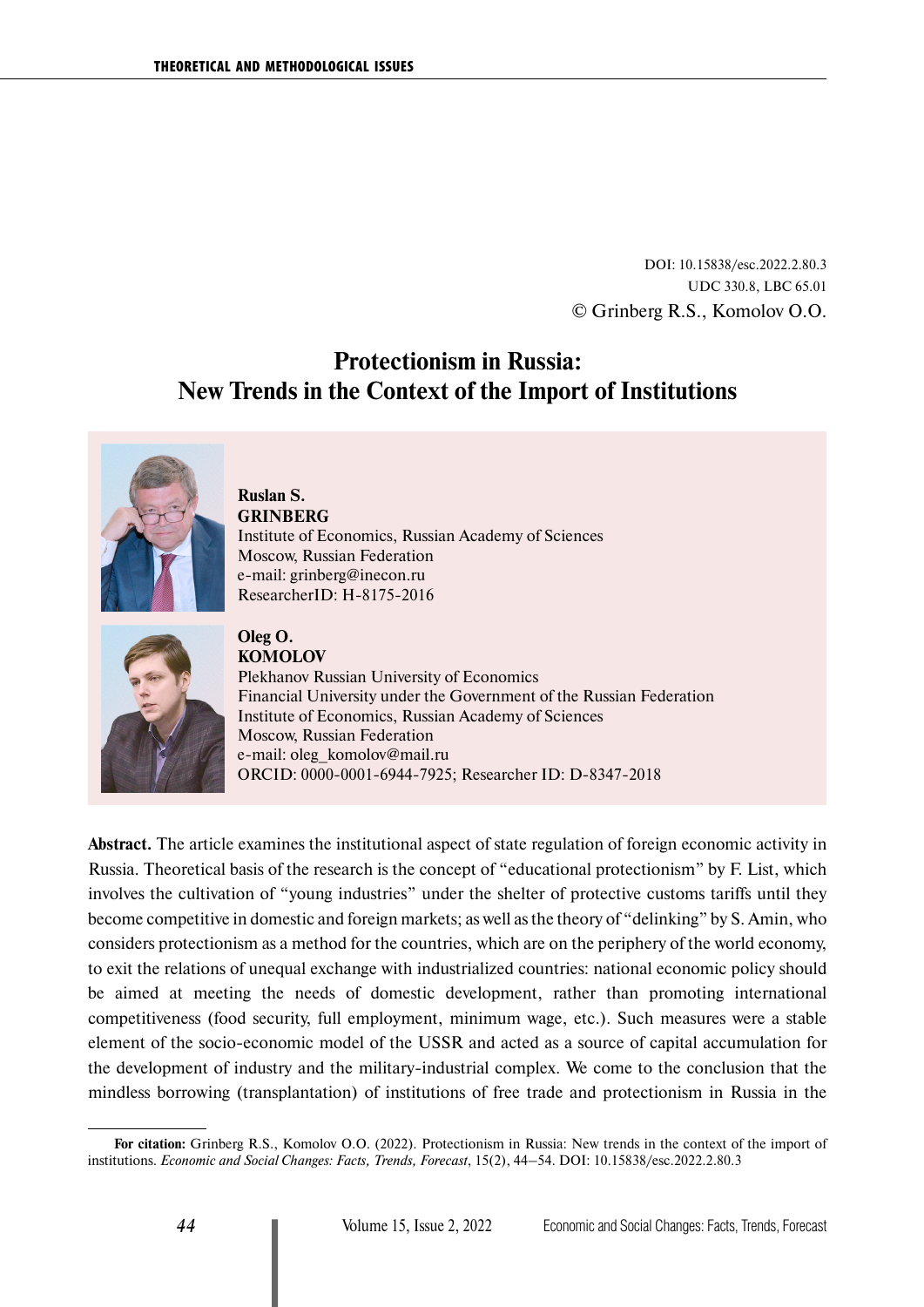1990s, which was not accompanied by the formulation and implementation of state strategic plans for the development of the Russian economy, led to the formation of a "mutant" economic model. On the one hand, the complete abandonment of the policy of state monopoly on foreign trade led to the flooding of the domestic market with imported goods and, as a consequence, massive ruin of domestic manufacturing enterprises. On the other hand, the purpose of the fragmentary application of protectionist policy instruments was not so much to support national producers as to create a comfortable environment for the distribution of state property among a narrow group of people close to the authorities, as well as favoring monopoly capital in a number of sectors of the domestic economy.

**Key words:** protectionism, institutions, free-trade, Russia, agriculture.

#### **Introduction**

Understanding the role of protectionism in the modern economy is impossible without taking into account the institutional environment in which the state implements such practices. Thus, during the market reforms of the 1990s, post-Soviet Russia imported the institutions of state regulation of the economy through their transplantation<sup>1</sup>. An attempt to directly borrow foreign elements from the external environment – the capitalist countries of the Western world, due to privatization and economic freedom of business entities, the policy of "austerity", easing the tax burden on capital, liberalization of currency regulation, the rejection of the monopoly on foreign trade, etc., came into conflict with the traditions of the planned economy. As a result, this symbiosis created the "Frankenstein monster" – socio-economic relations in which the institution of state regulation served the function of redistributing public property and protecting the interests of a narrow group of persons close to the government from external competition. In this context, protectionism will not produce the traditionally expected results, such as developing a competitive national manufacturer, economic growth and full employment, because their work was initially driven by other goals. Thus, the purpose of the study is to consider the development features of protectionism in modern Russia in the

context of the institutional environment formed under the influence of atrophy and rebirth of liberal institutions, as well as the dysfunction of institutional macrostructure, when the freedom of entrepreneurship turned into all-powerful monopoly capital, privatization has led to mass bankruptcies of enterprises, the policy of non-interference of the state resulted in the abandonment of a large part of social obligations.

#### **Protectionism according to F. List and S. Amin**

The Dictionary of Economics defines protectionism as an economic policy of the state, which manifests itself "in the purposeful protection of the country's domestic market from the introduction of foreign goods into it. This policy aims to encourage the development of the national economy and protect it from foreign competition by imposing high duties on goods imported into the country or banning the importation"2 . Thus, protectionism is a phenomenon typical of the market model of the economy. In economic theory, the authors of different economic schools have developed the ideas of protectionism. The most famous are the works of F. List, who formulated the theory of "educational protectionism". It implies the cultivation of "young industries" imposing protective customs tariffs until they become competitive on internal and external markets. Trade restrictions should not be applied

<sup>&</sup>lt;sup>1</sup> On the problem of the transplantation of institutions in the case of the post-Soviet countries see (Grinberg, Komolov, 2020).

<sup>2</sup> Raizberg B.A., Lozovskii L.Sh., Starodubtseva E.B. (2021). *Modern Dictionary of Economics.* 6th ed. Moscow: INFRA-M.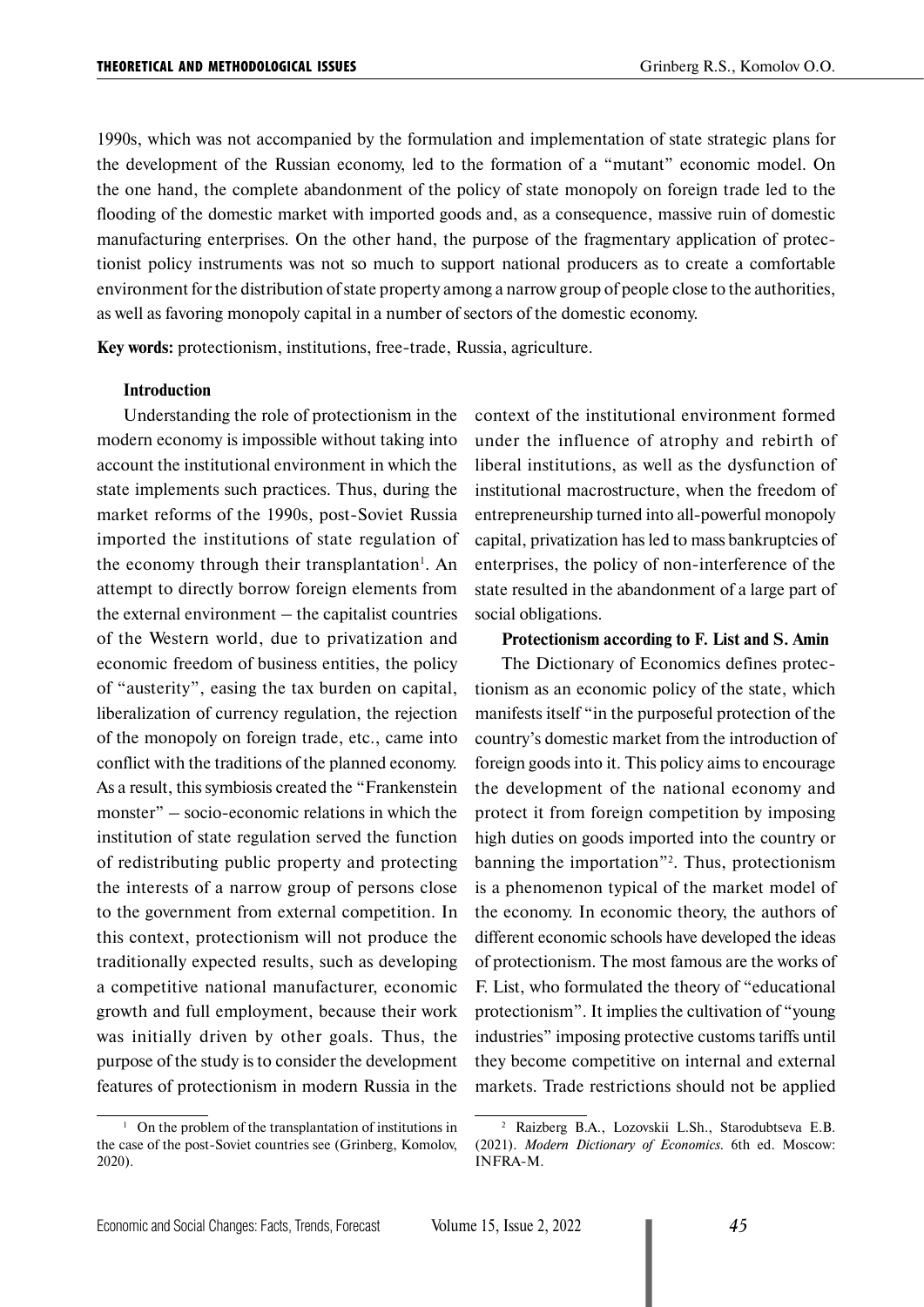to the purchase of equipment and technology. The costs of protectionism have to be borne by consumers, that List called "tuition fees". They will be overcompensated for by future economic growth. Protective or "nurturing" duties, according to List, should be temporary and abolished as national industry reaches the stage where it can compete openly with foreign manufacturers. "The customs system, as a means of promoting the economic development of the nation through the regulation of foreign trade, must constantly bear in mind the principle of the industrial education of the nation", List wrote in the preface to *The National System of Political Economy* (List, 2017). At the same time, F. List was an opponent of "prohibitive duties" and believed that they could be resorted to only in exceptional cases, such as in times of war.

S. Amin's works contain similar ideas, but as applied to the analysis of the core-periphery relations of the modern economy. His research focuses on the problem of economic dependence: the countries of the periphery of the world economy specialize in a few export-oriented, labor-intensive industries with low value added (mining, agriculture, low value-added manufacturing). High-value-added industries are predominantly located in the center. The redistribution of peripheral surplus value in favor of the core takes place through underpayment of labor in the periphery, control of prices by the core countries and securing high-tech technologies through the patent system, as well as losses of some peripheral countries due to devaluation of national currencies, net capital outflows and interest payments on foreign debt.

S. Amin argued that it is impossible to free countries that exist under the rules of the global capitalist system from economic dependence. The only condition for their catch-up development is "delinking" from the established relations of the international division of labor. (Amin, 1990). Separation does not mean autarky. The basic

idea of this theory is that peripheral states should redistribute resources and surplus product in accordance with the contribution of workers in each industry to total output. This would, for example, lead to an increase in the price of agricultural products and the welfare of the rural population. The economic policy of the state should be aimed at meeting the needs of domestic development rather than promoting international competitiveness (food security, full employment, minimum wage, etc.). Amin admits that it is impossible to achieve complete separation from economic dependence, but even partial progress on this path can be considered a success for the country (Amin, 1996).

In the practice of state regulation of foreign economic activity protectionist measures can be a response to dumping by foreign producers. There are three forms of dumping:

1) occasional dumping, i.e. occasional sale of goods on foreign markets at a price below cost. This can happen, for example, in a situation of overproduction and the need at all costs to sell the goods produced on any terms. This form of dumping is not dangerous and does not require a government response (Maslov, 2019);

2) deliberate dumping – a conscious attempt to force a competitor out of the national market by selling goods at an artificially low price. The subsequent monopolization of the market makes it possible to more than compensate for the losses incurred;

3) sustainable dumping, based on the principle of third-degree price discrimination and posing the greatest danger. To deal with this phenomenon, the state is required to implement a well thought-out strategy that, on the one hand, will not deprive the consumer of access to imported goods sold at an affordable price, and on the other hand, will help to create sufficient conditions for the development and strengthening of a national competitor to the importer.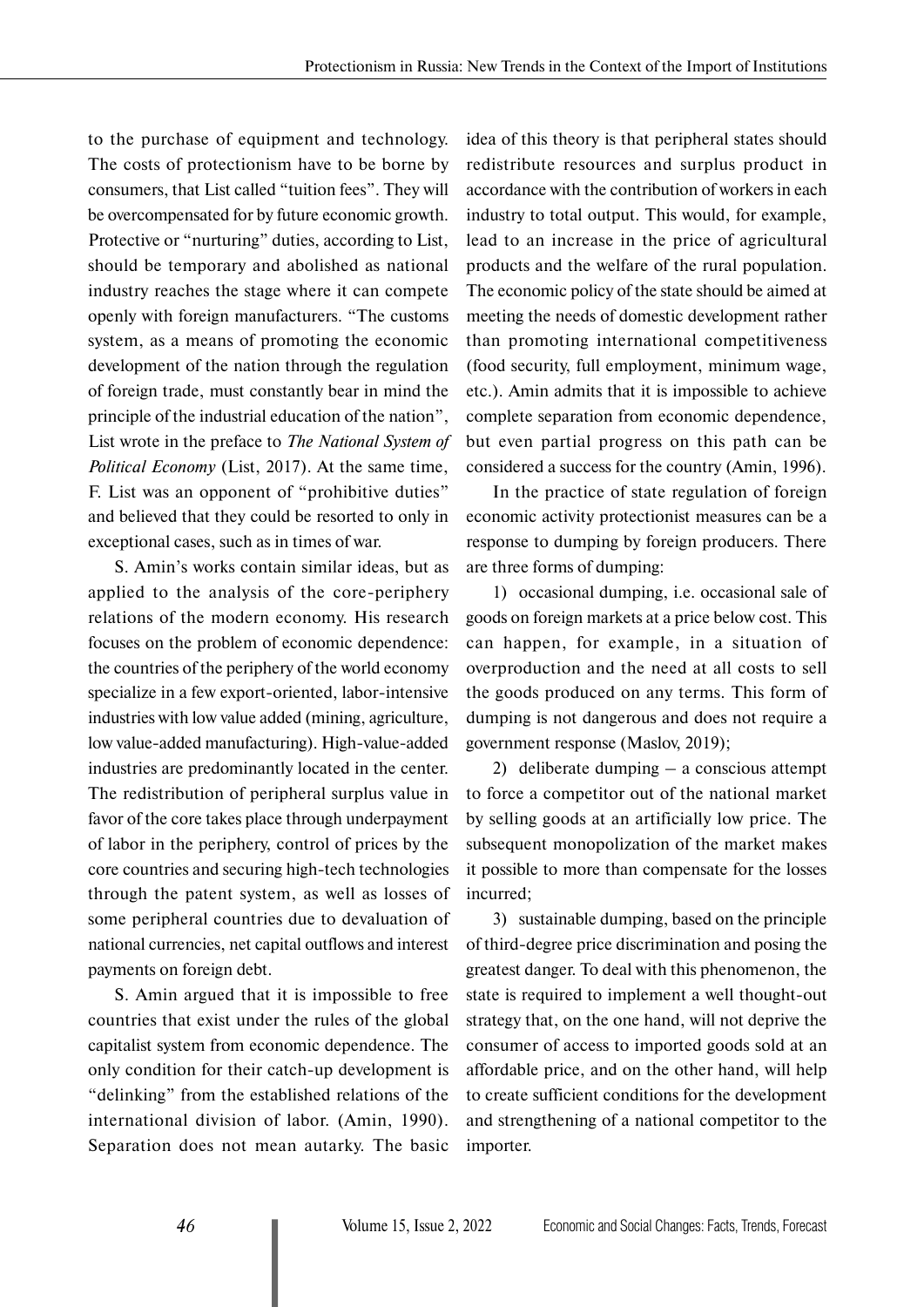The most common protectionist measure in foreign trade is the customs tariff, i.e., the rate of duty levied on goods when they cross the customs border (Feenstra, 1992). This tool has a number of advantages: it allows limiting the entry of imported goods on the market in those industries that require support, usually new, underdeveloped industries that are not able to enter into open competition with the importer; it provides budget revenues; it serves as an argument in political confrontation between states in the international arena. However, the application of the customs tariff is effective only when the entire customs policy is part of a well-designed strategy for the development of the national economy, which considers inter-industry proportions and is aimed at achieving clearly defined goals of economic development. Otherwise, the sporadic, haphazard application of the customs tariff as a protectionist measure could lead to negative consequences. These include trade wars between countries, limited access of the population and companies to quality imported goods and advanced technologies, and reduced competitiveness of national producers due to the lack of competitive incentives for growth and development.

### **Formation of protectionism in modern Russia. Contradictions of the transition period**

The economy of modern Russia has developed on the basis of the industrial and institutional foundation inherited from the Soviet period. In the Soviet Union, foreign economic activity was part of the planned economic system. In the absence of economic independence of enterprises, the customs policy of the Soviet state did not function as a regulator of foreign trade operations, so it would be incorrect to apply the term "protectionism" to the policy. Its role was auxiliary and limited mainly to fiscal function: customs duties acted as a source of replenishment of the state budget. In addition, the state monopoly on foreign trade made it possible to stabilize the economy, first, by ensuring the

planned sale of goods by Soviet enterprises abroad (using, among other things, political instruments to secure foreign markets), and second, by filling the lack of domestic goods at the expense of import supplies (Gruzinov, 1978). Lenin considered the introduction of a state monopoly on foreign trade in 1918 as one of the main commanding heights of the Soviet state to overcome the economic ruin in the country in the context of a hostile external environment: this was the only way to protect the young republic from the invasion of foreign capital and successfully solve the problems of socialist construction; "without such monopolization we cannot get away from foreign capital by paying tribute" (Lenin, 1974). The principle of foreign trade monopoly assumed the implementation of foreign economic activities in accordance with the national plan. The proportions of foreign trade turnover became part of a single national economic plan, subordinated to its goals and objectives. The government centrally determined the nomenclature of imported goods needed by the country and formed a fund of export goods for sale abroad as normal conditions for foreign trade were restored (Yakub, 2018).

The period of market transformation in Russia coincided with the development of the neoliberal stage in the history of capitalism. The institutions of regulated capitalism in the Western world were replaced by the principles of market selfregulation. They are reflected in the provisions of the Washington Consensus – the type of macroeconomic policy recommended by the World Bank and the IMF, based on privatization, stabilization and liberalization. The latter meant a significant reduction in or abandonment of state regulation of the financial market (interest rates set by the market, abandonment of reduced rates for preferred borrowers); the removal of barriers to the inflow of foreign direct investment and ensuring direct competition between local producers and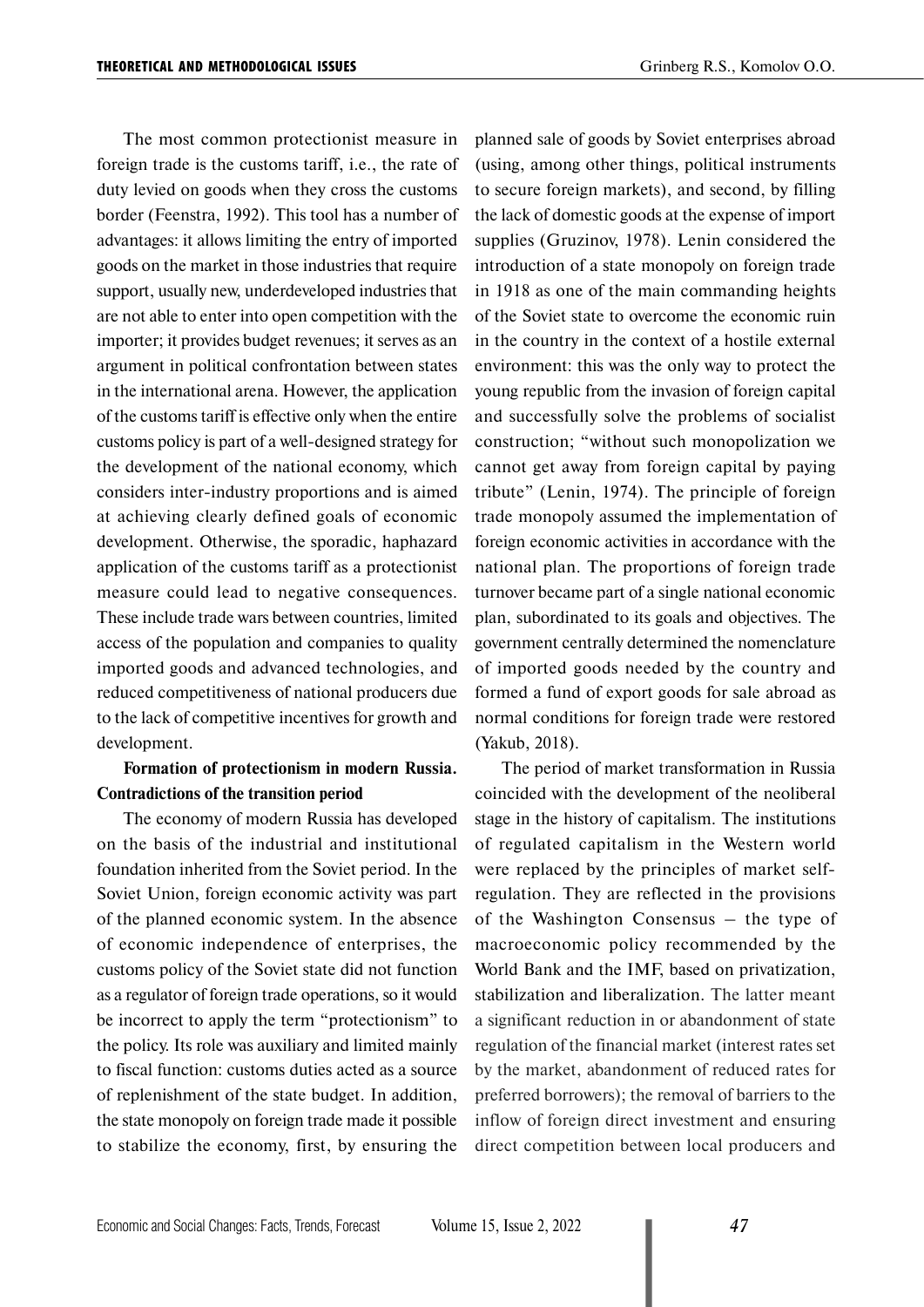foreign ones; deregulation that facilitates the creation of new enterprises and eases antimonopoly policies; trade liberalization by replacing quotas with tariffs and the gradual reduction of the tariffs themselves.

During the R. Reagan and G. Bush presidencies, the USA considerably restricted protectionism, reduced trade quotas, supported the GATT (WTO) principles of abandoning economic barriers to the movement of goods and production factors. The United States also initiated the North American Free Trade Area, NAFTA, which included Canada and Mexico. The creation of the integration association was an attempt by the U.S. to expand markets for domestically produced goods. The general movement of the world economy toward globalization was a response to the "stagflation" crisis of the 1970s: the shift of production to regions with low wages and the simultaneous growth of imports by developed countries from newly industrialized economies reduced the costs of American and European manufacturers, which ensured high rates of economic growth over the next two decades.

The center of the market reforms of the 1990s in Russia was the privatization of state property. This process has also affected the state policy of regulating foreign economic relations. In general, the prevailing ideology of market fundamentalism at the time assumed that the removal of the state from the economy was a sufficient condition for prosperity: the natural mechanisms of market competition would run themselves. All the government has to do is to limit monopolization through rather lenient antitrust legislation.

The abolition of the state monopoly on foreign trade was one of the key decisions aimed at integrating Russia into the international division of labor through the internationalization of the national economy. The country's competitive advantages – its rich scientific potential, educated population, natural resources, and diversified industry – were expected to actively attract foreign investment (Dzarasov, Novozhenov, 2009). However, this did not happen, partly because the Russian ruling class itself was not fully interested in such a development. Unlike the former Soviet republics of Central and Eastern Europe, which chose the path of unconditional submission and openness to the Western world (quick accession to the WTO and the EU), the Russian authorities were unwilling to share attractive assets with the outside world (Evenett, Vines, 2012). On the contrary, the 1990s were marked by a revival of protectionism, but in an ugly, distorted form, aimed at protecting property from external encroachment, rather than at developing the national producer. Conditions for attracting foreign direct investment to privatization were enshrined in the Foreign Investment Law, dated July 4, 1991, and the Civil Code. Foreign investors were subject to "national treatment", which equalized the status of foreign companies with Russian ones. The Law "On privatization of state and municipal enterprises in the Russian Federation", dated July 3, 1991, did not regulate the acquisition of state property by foreigners. Clarifications appeared only in the text of the State Privatization Program of State and Municipal Property, dated December 24, 1993. The document contained several restrictions on the participation of foreigners in privatization:

1) to privatize organizations of trade, transport, public catering, consumer services, as well as small construction and industrial enterprises (with up to 200 employees), the foreign investor needed to obtain permission from local authorities;

2) in case there were no other bidders, the sale of property to a foreign resident was possible only after a special evaluation of the company's property by the Russian Ministry of Finance;

3) The Federal Counterintelligence Service was given the right to apply to the Government of the Russian Federation with a request to refuse the acquisition of assets by foreigners in a number of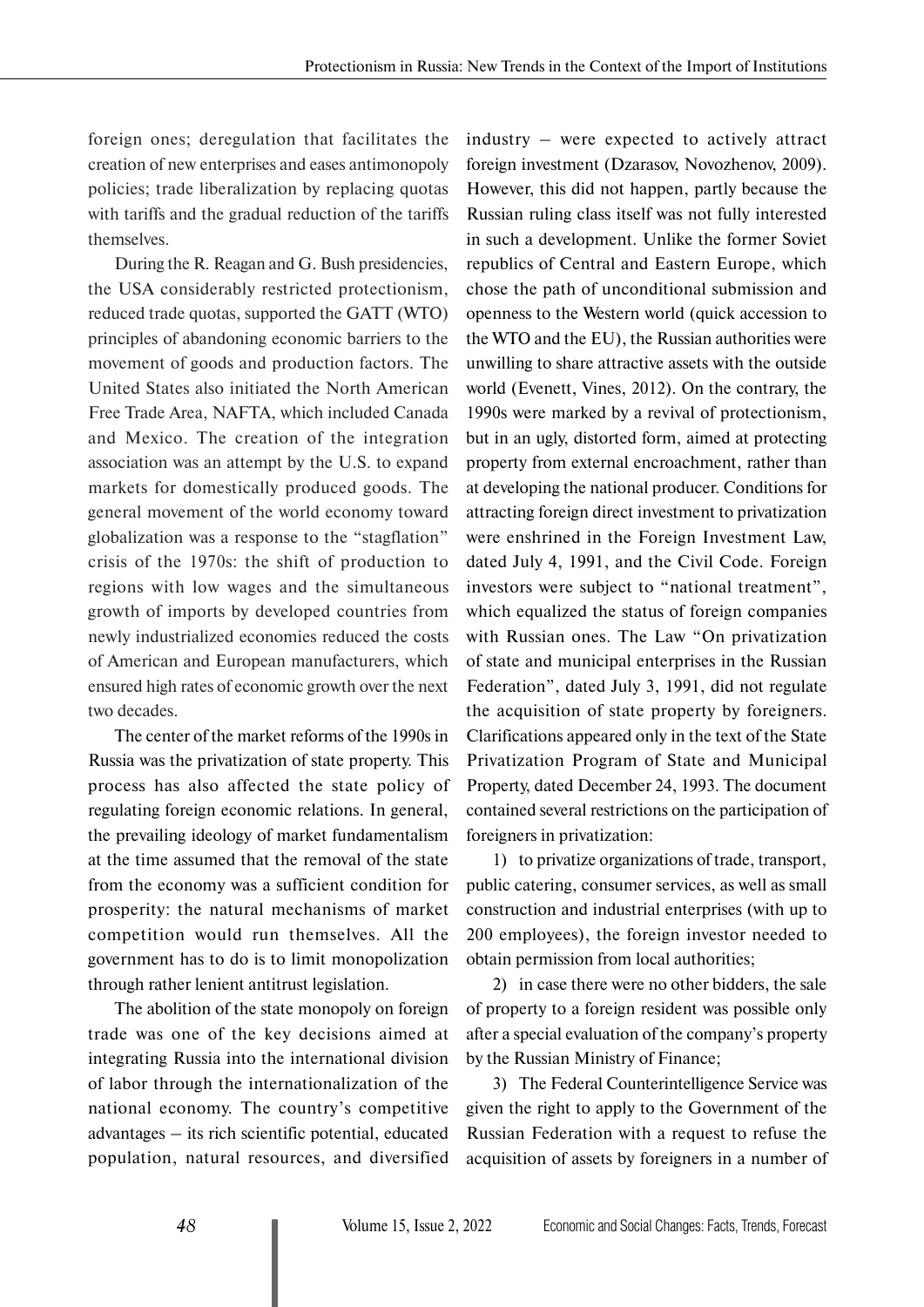sectors: defense, transport, communications, oil and gas, mining of strategic materials and precious metals and stones;

4) foreign capital was not allowed to acquire assets located in closed territorial entities<sup>3</sup>.

These barriers cannot be called insurmountable. On the contrary, the conditions for allowing foreigners to buy Russian assets have been softened in comparison with the first version of the program adopted by the Supreme Soviet in 1992. However, despite this, the participation of foreign capital in privatization was insignificant, especially in comparison to other former socialist countries. Thus, between 1992 and 1994, non-residents bought back only 10% of privatized assets (Suleimanov, 2003). The main reason was the unwillingness of the organizers of the privatization process to share property with external buyers. The specific, voucher-based form of privatization chosen by the authorities severely limited the participation of foreign capital. The close relationship between government and business has become a source of protectionism of a special kind, where the role of the state is reduced to protecting the national buyer from foreign competition.

In December 1993, *Nezavisimaya Gazeta* published an article with the headline "Rejection of Protectionism"4 . In this article, the author argues that against the backdrop of the formal movement toward internationalization of the Russian economy, in fact the state prevents the entry of foreign players into the market through currency controls, import duties and taxes. As a result, there remains a high degree of monopolization in the economy, which should be overcome by attracting foreign investors

to the market. However, such appeals went unheeded, and the tandem of state and business continued to strengthen. As a result of this synthesis, a specific business environment emerged in Russia, which has carried its features through the decades. These include the following:

1) The rent-seeking behavior of big business. The source of wealth for most Russian billionaires has been the appropriation of superprofits from natural rents and trade in a completely free, undeveloped and undemanding internal market (Dzarasov, 2010). And if in the retail trade foreign capital began to gradually penetrate in the form of large retail networks, the extraction of raw material rent was and remains the privilege of national capital, as well as the state.

2) Excess profits as a prerequisite for investment. Protectionism and lack of competition, as well as the absence of property rights guarantees and insignificant reputational risks, have left room only for investment strategies that imply quick, mostly speculative profits. This problem is inextricably linked to the offshorization of the Russian economy: capital flight becomes a tool to protect the profits from redistribution by non-market methods.

3) Non-market methods of competition: administrative support of regional business by local authorities for a fee; the policy of vertically integrated companies overpricing their products; monopolism in certain industries and regions, caused by the features of the production process, the state of the distribution of productive forces (for example, in the production of assemblies and units for mechanical engineering) (Apokin, 2011).

4) Low quality of management personnel, cronyism, lack of entrepreneurial initiative. It manifests itself, in particular, in the fact that Russian business was unable to achieve success in foreign markets, including those with a favorable business climate, low levels of corruption and a stable legal system.

<sup>3</sup> "On the State Program of Privatization of State and Municipal Enterprises in the Russian Federation": Presidential Decree 2284, dated December 24, 1993 (amended and supplemented). Available at: https://base.garant.ru/10101974/

<sup>4</sup> Teperman V. Rejection of protectionism. *Nezavisimaya Gazeta*, 1993, December 15, no. 240(664), p. 4.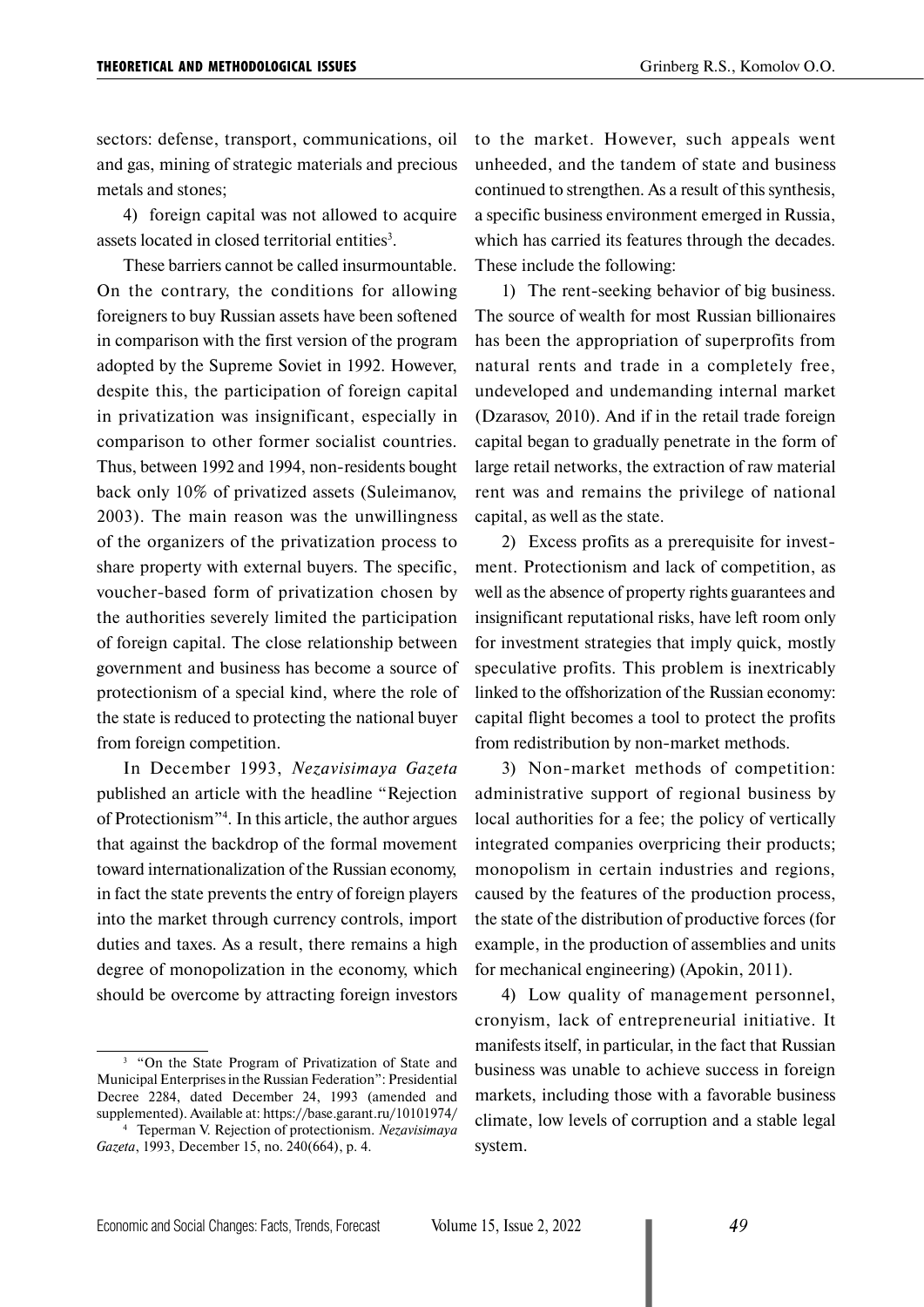5) Low wages, social inequality and property stratification. The proportion of wages in the cost of Russian goods and services in Russia is 20–25%, the EU – 50–60%, the U.S. – 75–80% (Aksenova, 2016).

### **Low efficiency of protectionism in Russia as a sign of institutional dysfunction**

The mentioned features of Russian business are the result of a specific policy pursued by the state in the post-Soviet period. The new Russian protectionism did not fulfill the "educational" functions according to F. List: it did not create favorable conditions for the development of production (on the contrary, the low level of personal income, high taxes, the devalued ruble made direct investment unattractive), but it shielded big business from external competition. This situation is due to the dysfunction of the institutions of state regulation of the market economy. As O.S. Sukharev notes, dysfunction is a functional disorder, violation, non-execution (partial execution) of the institutional macrostructure functions. Distortedly functioning institutions ensure the stability of such a state, and overcoming the accumulated contradictions becomes possible only with appropriate modifications of institutions (Sukharev, 2021). In Russia, the functional disorder of the transplanted institutions of liberalism has taken the form of their atrophy and degeneration. According to V.M. Polterovich, the transplant turned out to be unclaimed, because its use became incompatible with the cultural traditions and institutional structure of the recipient. In this case, the atrophying institution becomes a source of more serious dysfunction: destructive possibilities of its application, suppressed by features of the institutional environment of the recipient, become more active (Polterovich, 2008). Thus, the problems of the USSR economy, where the state at least managed the economy in accordance with strategic plans, have not been overcome: greenhouse conditions for big business, lack of competition,

as well as the unwillingness and probably inability of the Russian state to formulate and implement strategic plans for the development of the economy in general and priority industries in particular have led to contradictory results.

As an example, consider the situation in Russian agriculture. The use of protectionist measures in this industry is traditionally explained by unfavorable climatic conditions, the consequence of which is increased energy intensity, low yields and low labor productivity. Another argument in favor of the protection of national producers by tariff measures is an appeal to the practice of the USA and European countries. However, the mechanical borrowing of protectionist practices in foreign trade has led to ambiguous results. On the one hand, the volume of agricultural production as well as exports increased several times between 2000 and 2010 (Epshtein, 2017). On the other hand, the export-oriented nature of production, along with the undervalued ruble exchange rate, which the government maintains through the accumulation of excessive international reserves, leads to an increase in product inflation. As a result of such protectionism, it becomes more profitable for producers to export their goods and sell them for foreign currency rather than to sell them on the domestic market. Rapidly rising food prices contribute to a further decline in the real incomes of the population and force the president and the government to resort to methods of manual control in order to curb the rise in prices of socially important goods<sup>5</sup>. In such a situation, the state's influence on the volume of exports of Russian agricultural products would be a reasonable protectionist practice. Restrictions on the export of grain and other crops would reduce domestic market prices. At the same time, it would mean limiting foreign exchange earnings of exporters and, as a consequence, reducing the net outflow

<sup>5</sup> Putin commented on rising food prices. *RIA*. June 6, 2021. Available at: https://ria.ru/20210630/ produkty-1739200839.html (accessed: July 18, 2021).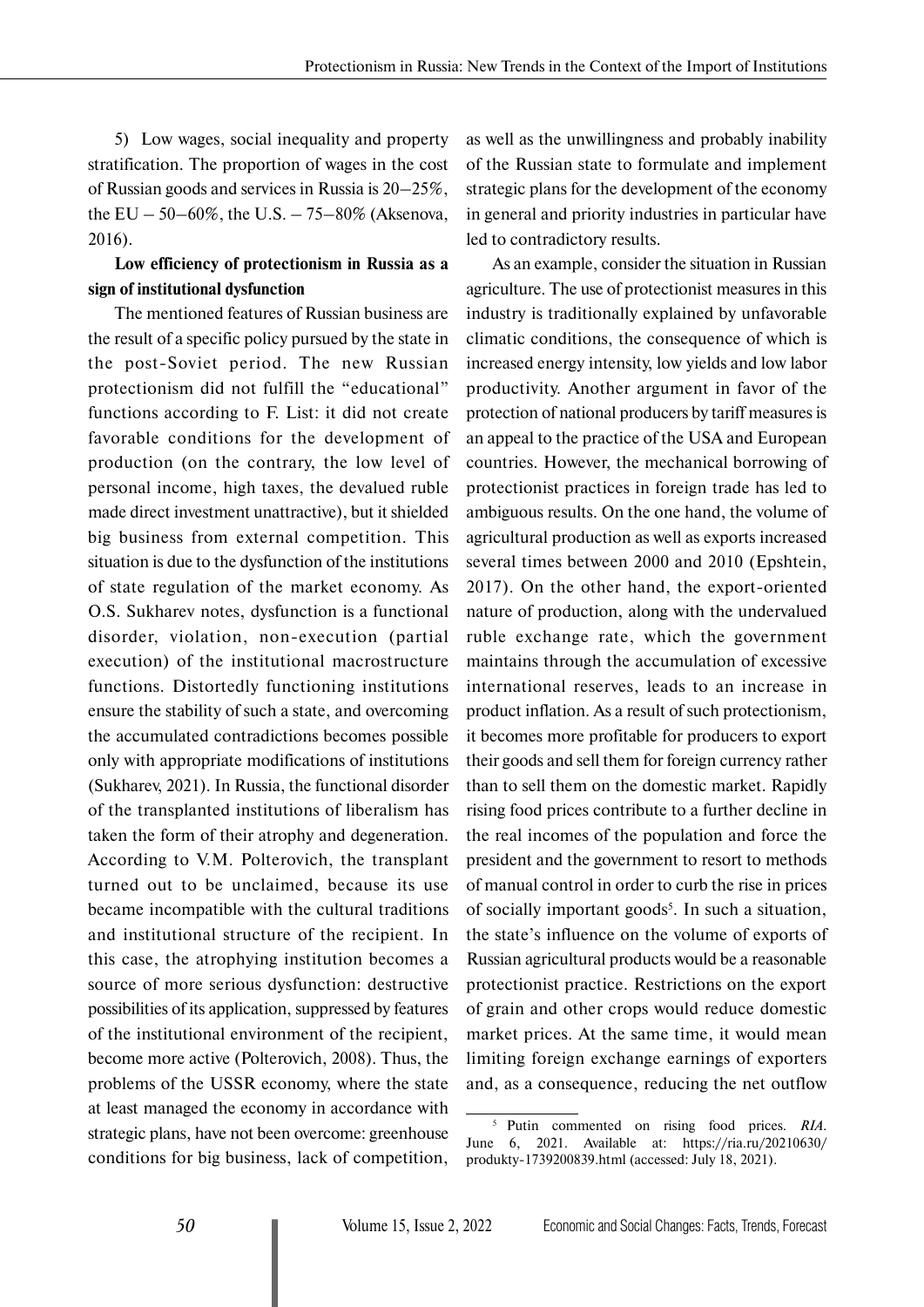of capital – another channel of non-equivalent exchange in the global economy according to S. Amin.

Also, the side effects of domestic protectionism in the agro-industrial complex are the dominance of intermediaries and the monopolistic power of companies involved in the processing of raw materials. Thus, a certain percentage is added to the original producer price during transportation, packaging and storage. For example, the price of carrots increases by 195%, potatoes  $-160\%$ , buckwheat  $-135\%$ , milk  $-91\%$ , cabbage  $-73\%$ , beef  $-51\%$ , and meat  $-40\%$ .<sup>6</sup>. The absence of foreign competitors, coupled with ineffective antimonopoly policy, allows businesses to make high profits without sufficient capital investment (for example, the degree of depreciation of fixed assets in agriculture in Russia in 2020 was 40.5%). As a result, in pre-sanctioned times the trade margins exceeded the protective tariffs by several times, which loses its protective function: overpriced products limited domestic demand and to an even greater extent redistributed goods in favor of the foreign buyer *(Table)*.

Low consumption undermines labor reproduction and makes the industry more dependent on external markets (Afanasyev et al., 2015). In addition, this situation is influenced by such a traditional protectionist measure as the devaluation of the ruble. The cheap ruble policy pursued by the Central Bank and the Ministry of Finance does not allow Russian companies to import machinery, equipment, machine tools and other elements of fixed capital necessary to replenish depreciation and upgrade the material base of production. In the context of an ever-increasing rate of fixed assets depreciation, the Russian economy is in a steadily positive net export position. In prepandemic 2019, the trade balance was 105 billion US dollars (Tolkachev, Brzhezinskii, 2018). This circumstance indicates that in the context of devaluation Russian enterprises find themselves unable to meet their needs for imported equipment, as they are forced to bear excessive costs in rubles when buying foreign currency on the domestic market. However, one should note that the low efficiency of the protectionism in Russia in the context of weak economic growth in the period from

|                                                        | Excess of retail prices over production<br>prices, % | Rates of import duties, % |
|--------------------------------------------------------|------------------------------------------------------|---------------------------|
| Carrots (kg)                                           | 131                                                  | 15                        |
| Milk (I)                                               | 122                                                  | 15                        |
| Pork (kg)                                              | 93                                                   | $0 - 65$                  |
| Cabbage (kg)                                           | 93                                                   | 15                        |
| Beef (kg)                                              | 92                                                   | $0 - 15$                  |
| Potatoes (kg)                                          | 79                                                   | $0 - 15$                  |
| Flour (kg)                                             | 62                                                   | 10                        |
| Sunflower oil (I)                                      | 51                                                   | 15                        |
| Buckwheat (kg)                                         | 41                                                   | $\mathbf{0}$              |
| Chicken egg (10 eggs)                                  | 36                                                   | 0                         |
| Tomatoes (kg)                                          | 18                                                   | 15                        |
| Source: own compilation according to (Tsedilin, 2014). |                                                      |                           |

Trade margins and import duties on certain food products on the eve of the import substitution policy, 2013

<sup>6</sup> The difference between the prices of producers and retailers is up to 195%. *Izvestiya*. February 11, 2015. Available at: https://iz.ru/news/582914 (accessed: July 12, 2021).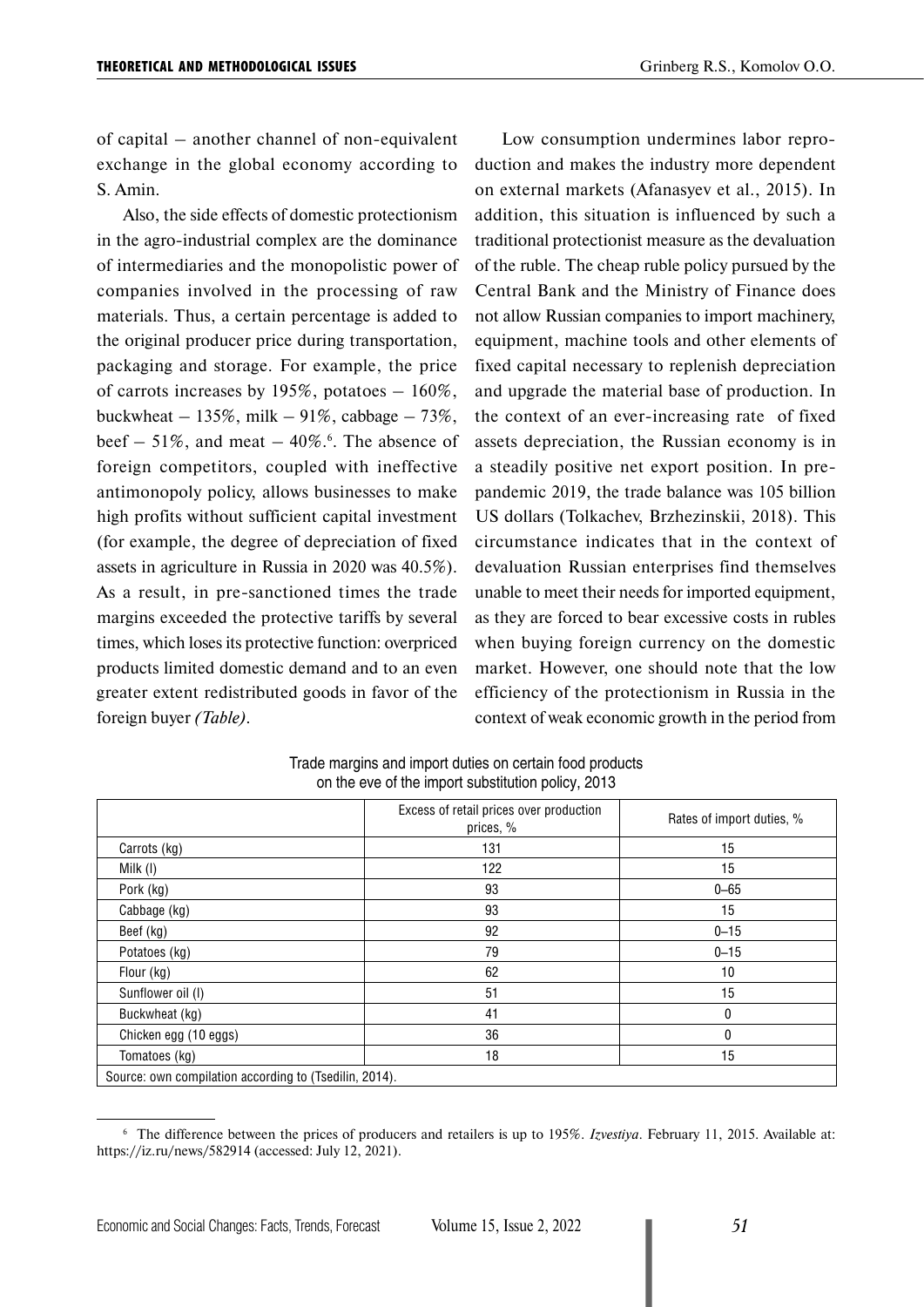2014 to 2020 forces the government to reconsider the role of the state in international economic relations, in particular the WTO, the expediency of membership in which is increasingly questioned by representatives of the highest authorities of the Russian Federation (Obolenskii, 2018). In recent years, the vector of Russian protectionism is forced to turn toward the protection of national producers in order to increase their competitiveness. Despite the fact that the level of protection of the domestic market during WTO membership has slightly decreased, since 2016, Russia is noticeably ahead of many developed countries in the degree of tariff protectionism. According to V.P. Obolenskii, "the average arithmetic rate of import duty under the most favored nation treatment (7.6%) is about twice as high as in the USA, Japan and Canada, one and a half times higher than in the EU" (Obolenskii, 2018). The government, despite budgetary difficulties, finds ways to partially compensate for the losses of domestic producers. These include a recycling fee on wheeled vehicles, anti-dumping duties on light commercial vehicles from the EU, a ban on imports of pork, as well as increased duties on household appliances and some commodity groups of the AIC. However, such steps are still insufficient and reflect only the natural desire of the Russian state to follow the global trend toward a stronger protectionism.

### **Conclusion**

In this study we examine contradictions of protectionism in Russia through the prism of the problem of institutions import in the period from the 1990s to the present. The novelty of the study, therefore, lies in the application of the political and economic method based on an analyzing the development of productive relations of the specific model of capitalism established in the territory of the post-Soviet space. We can argue that the mechanical borrowing (transplantation) of protectionist institutions in Russia in the 1990s, not accompanied by the formulation and implementation of strategic plans for the development of the Russian economy, led to the formation of a "mutant" economic model. On the one hand, the complete abandonment of the policy of state monopoly on foreign trade contributed to the flooding of the domestic market with imported goods and, as a consequence, the mass ruin of domestic manufacturing enterprises. On the other hand, the purpose of the fragmented application of protectionism instruments was not so much to support domestic producers as to create a comfortable environment for the distribution of state property among a narrow group of persons close to the government, as well as to favor monopoly capital in a number of sectors of the domestic economy. Russian protectionism does not fulfill the "educational" functions formulated by F. List, and also following S. Amin's ideas does not allow Russia to ensure self-sufficiency of its economy, to overcome its dependence on the outside world and its peripheral state. These circumstances create significant barriers to the development of national production and the implementation of the import substitution program, formulated by the government. Trends of deglobalization, typical of the current stage of the world economy development, require the state to reconsider the fundamental principles of protectionism. The study results show that the purpose of state policy should be expanding consumer demand and redirecting the flow of products from the external to the domestic market. In the context of worsening global confrontation of national economies such strategy becomes the key to the successful concentration of resources on the development of priority sectors of the domestic economy, which form the basis of the modern, sixth technological mode.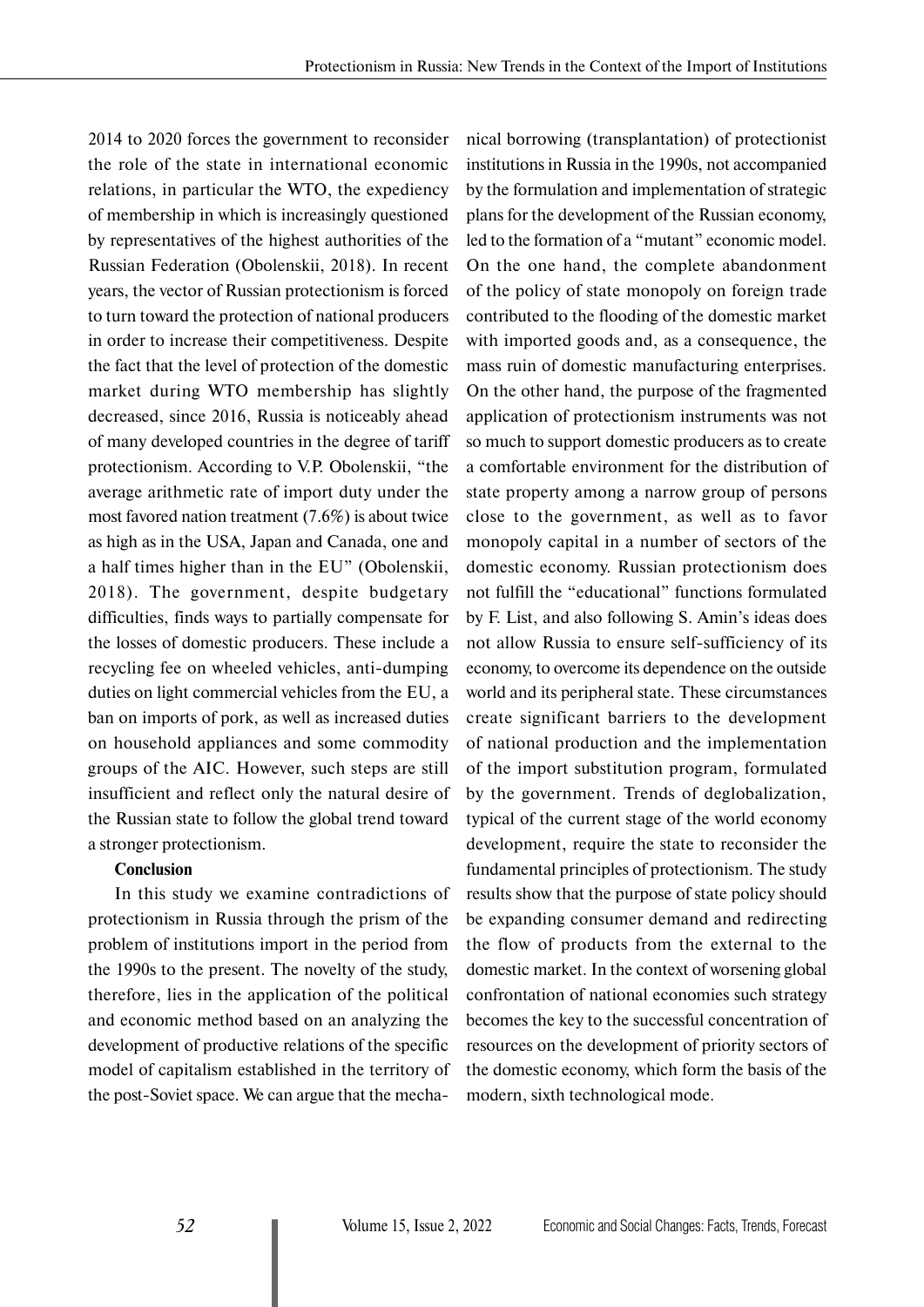#### **References**

- Afanasyev V.S., Medvedeva Y.M., Abdulov R.E. (2015). Niels Bohr's principle of complementarities in political economy. *European Research Studies Journal*, 18(4), 275–292.
- Aksenova A.O. (2016). Compensation for workers in the USA can this experience be used in Russia? *Aktual'nye problemy gumanitarnykh i estestvennykh nauka=Current Problems of Humanities and Natural Sciences,* 4. Available at: https://publikacia.net/archive/2016/4/2/1 (accessed: September 12, 2021; in Russian).
- Amin S. (1990). *Delinking: Towards a Polycentric World.* London: ZED Books.
- Amin S. (1996). The challenge of globalization. *Review of International Political Economy*, 3(2), 216–259.
- Apokin A. (2011). Towards new policy incentives for fixed capital investment and technological upgrades in Russia. *Voprosy ekonomiki,* 6, 12–21 (in Russian).
- Dzarasov R.S., Novozhenov D.V. (2009). *Krupnyi biznes i nakoplenie kapitala v sovremennoi Rossii* [Big Business and Capital Accumulation in Modern Russia]. 2nd ed. Moscow: Librokom.
- Dzarasov R.S. (2010). Critical realism and Russian economics. *Cambridge Journal of Economics*, 34(6), 1041–1056.
- Epshtein D.B. (2017). The growth rate of food import prices and the growth of Russian agriculture. In: *Nikonovskie chteniya* [Nikonov Readings].
- Evenett S., Vines D. (2012). Crisis-era protectionism and the multilateral governance of trade: An assessment. *Oxford Review of Economic Policy*, 28(2), 195–210.
- Feenstra R. (1992). How costly is protectionism? *The Journal of Economic Perspectives,* 6(3), 159–178.
- Grinberg R.S., Komolov O.O. (2020). Import of institutions: Theoretical aspect and practical experience. *Ekonomicheskie i sotsial'nye peremeny: Fakty, tendentsii, prognoz=Economic and Social Changes: Facts, Trends, Forecast,* 13(3), 17–27. DOI: 10.15838/esc.2020.3.69.2 (in Russian).
- Gruzinov V.P. (1979). *The USSR's Management of Foreign Trade.* White Plains: M. E. Sharpe Inc.
- Lenin V.I. (1974). The immediate tasks of Soviet government. In: *V.I. Lenin. Polnoe sobranie sochinenii* [Complete Works of V.I. Lenin]. Moscow: Izdatel'stvo politicheskoi literatury.
- List F. (2017). *Natsional'naya sistema politicheskoi ekonomii* [The National System of Political Economy]. Moscow: Sotsium.
- Maslov G.A. (2019). Technological and economic development and the return of protectionism. *Problemy sovremennoi ekonomiki=Problems of Modern Economics,* 1, 43–47 (in Russian).
- Obolenskii V.P. (2018). From legitimate protectionism to trade wars? *Mirovaya ekonomika i mezhdunarodnye otnosheniya=World Eсonomy and International Relations,* 62(9), 18–25 (in Russian).
- Polterovich V.M. (2008). Current state of the economic reforms theory. *Prostranstvennaya ekonomika=Spatial Economics,* 2, 6–45 (in Russian).
- Sukharev O.S. (2021). Functional approach in decision-making: Dysfunction and efficiency of rules and systems. *Upravlenets=The Manager,* 12(1), 2–17. DOI: 10.29141/2218-5003-2021-12-1-1 (in Russian).
- Suleimanov S.V. (2003). Participation of foreign nationals in privatization in the Russian Federation. *Zakonodatel'stvo=Legislation,* 8, 9–17 (in Russian).
- Tolkachev S.A., Brzhezinskii V.G. (2018). Instruments of state support of the industry through the prism of the institutional approach. *Gumanitarnye nauki. Vestnik Finansovogo universiteta=Humanities and Social Sciences. Bulletin of the Financial University,* 1(31), 97–106 (in Russian).
- Tsedilin L.I. (2014). *Protektsionizm v rossiiskoi ekonomicheskoi politike: institutsional'nyi istoricheskii opyt* [Protectionism in Russian Economic Policy: Institutional Historical Experience]. Moscow: Institut ekonomiki RAN.
- Yakub A.V. (2018). The monopoly of foreign trade policy of the RSFSR in 1917–1922 and counter-trends in the organization of international philately. *Vestnik Omskogo universiteta. Seriya: istoricheskie nauki=Herald of Omsk University. Series "Historical Studies",* 1, 167–171 (in Russian).